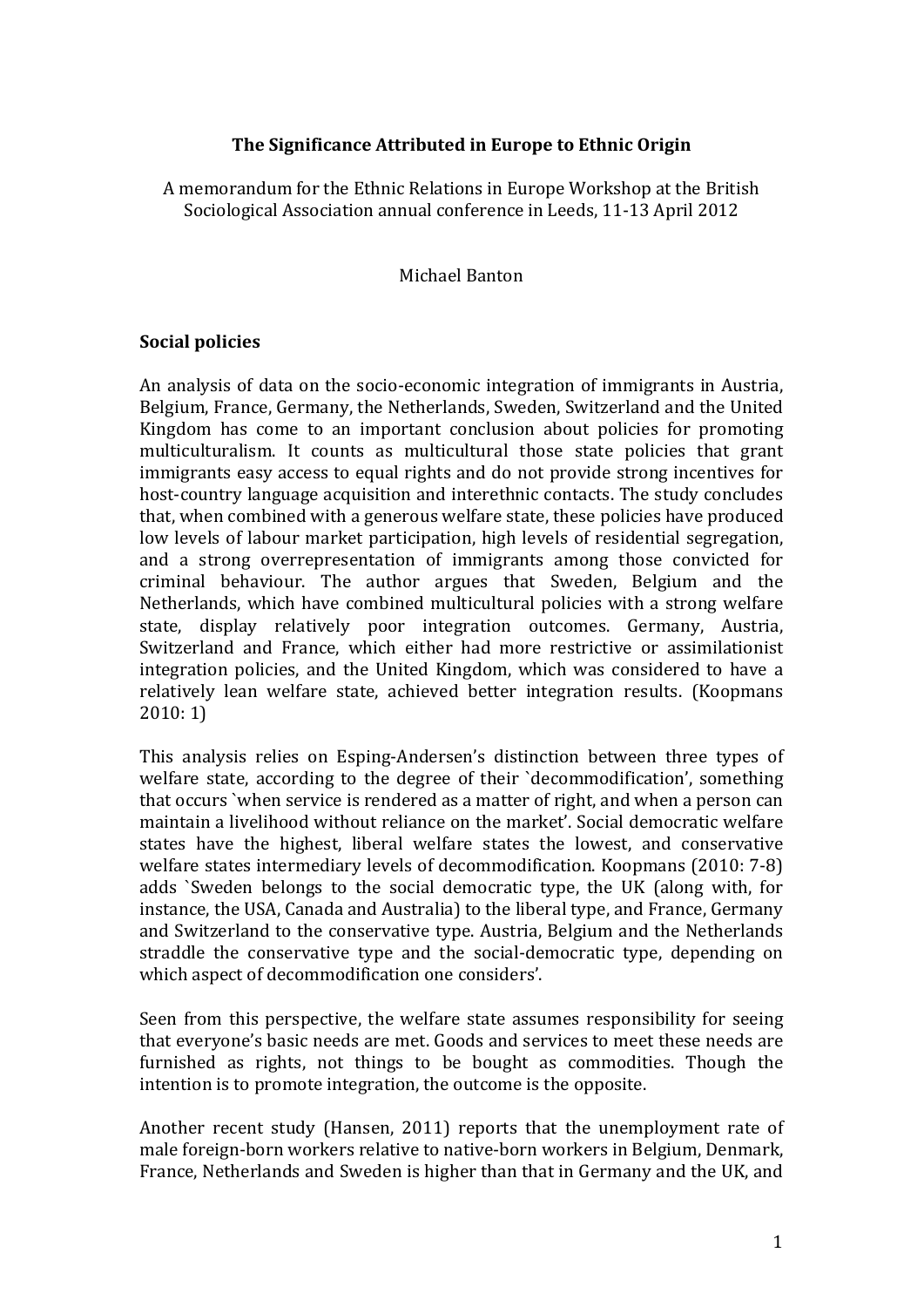much higher than that in Canada and the USA. As Hansen's data show, `the US integrates migrants into work, Europe integrates them into welfare'. There are also contrasts in public opinion. `Germans hold an unreciprocated set of negative attitudes towards their Muslim co-citizens' ... 'The British are tied with the French for the most positive attitudes towards Muslims and the most optimistic view of the prospects for Muslim integration. If so, British Muslims do not show much gratitude'… `French Muslims are the most positively predisposed towards their countrymen. They are also the most self‐critical' … `Large‐scale immigration policies work when migrants are channelled into work and kept out of welfare'.

# **A sociological perspective?**

States like the US and Canada were built by immigration and by treaties with the indigenous peoples. In the USA the indigenous peoples were accounted domestic dependent nations. In Canada they have become the first nations. In New Zealand the treaty of Waitangi regulates relations between the Maori and the white settler population known as Pakeha. Only in Australia were there no treaties. Aboriginal people did not become citizens of their own country, and were not counted in the census, until 1968.

European states are quite different. Theirs have traditionally been societies of emigration. Some still are. When mass immigration from outside Europe into western states started after World War II there was no question of treaties. The immigrants had to find places in existing structures. In each European state there are citizens who see themselves as the *staatsvolk*. By comparison with other regions, they also have strong welfare states. The *staatsvolk* sees itself as the creator and owner of its welfare state, built from the contributions it has made over the years. This sentiment influences its perception of immigrants.

Instead of utilising an American conception of `ethnicity', sociologists of Europe should make use of the expression `ethnic origin'. This entered international law in 1965 when the United Nations General Assembly adopted the International Convention on the Elimination of All Forms of Racial Discrimination. Under Article 5 of that convention, states parties undertake to prohibit discrimination `as to… national or ethnic origin'. No previous use of this expression has come to light. In 1990, in its General Recommendation VIII, the Committee on the Elimination of Racial Discrimination stated that, after having considered reports from states parties, it was 'of the opinion that such identification shall, if no justification exists to the contrary, be based upon self-identification by the individual concerned'. This has not been challenged.

My contention is that sociologists can best develop a distinctive perspective onto the socio‐economic integration of immigrants into European societies by using a `bottom‐up' approach designed to discover the social significance attributed to the ethnic origin, or origins, of individuals. It has to begin with a re‐examination of the use of the word `ethnicity'.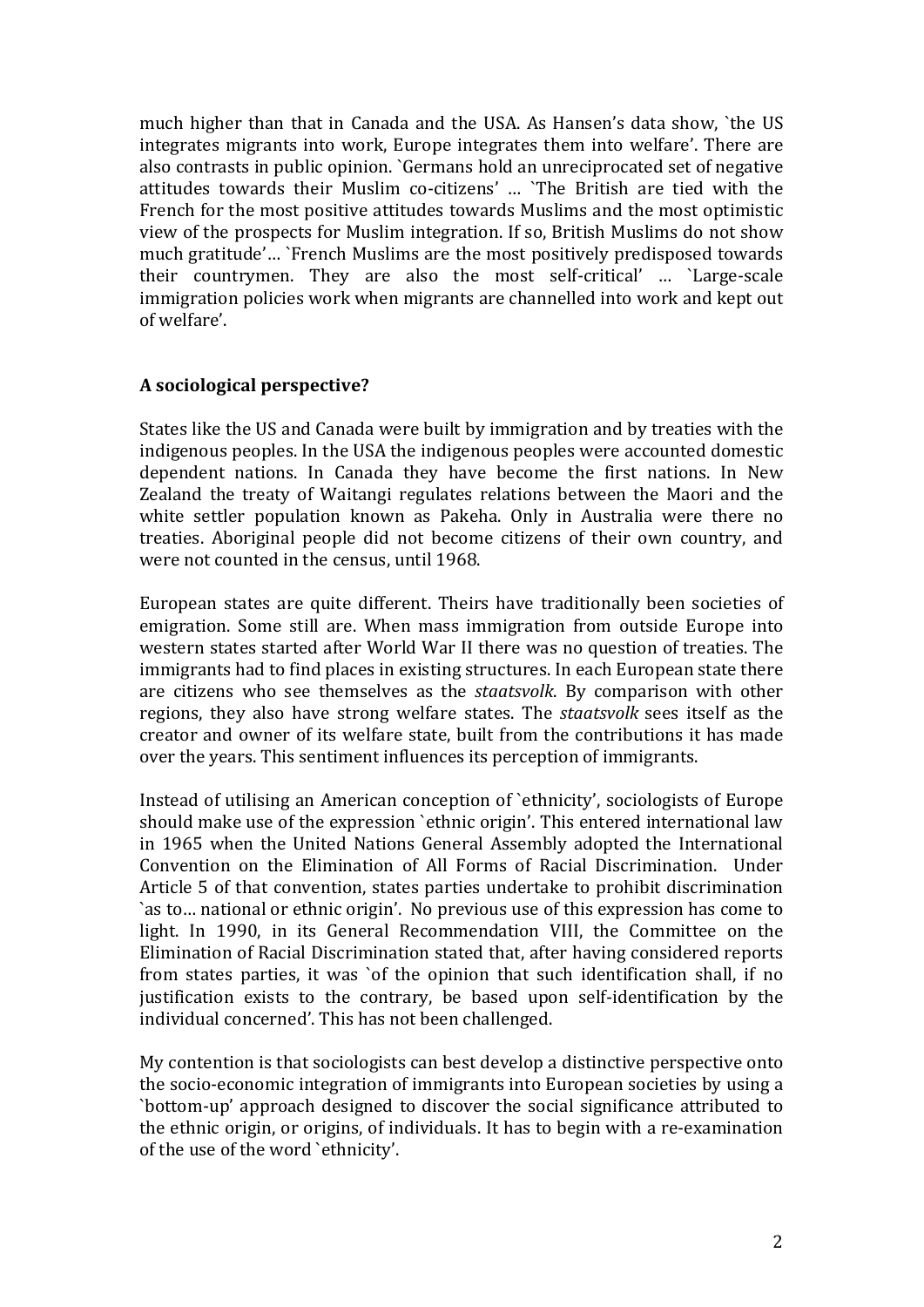## **The three `ethnicities'**

The expression `ethnic origin' is of sociological as well as legal importance because there has been much imprecision in the use of the word `ethnicity'; that word was first employed in 1953 to denote a feeling of threat observable in a particular kind of group.

The expression `ethnic group' was first appeared in a critique of Nazi racial theory. Huxley and Haddon (1935: 138) proposed that the big categories of people in Europe (like, say, Slavs) be referred to as `ethnic groups' rather than as `races'. In the 1950 UNESCO statement on race, `ethnic group' was again preferred as a replacement for `race'.

In the nineteen-forties the expression `ethnic group' came into use in American sociology in quite a different sense. It was used to differentiate Irish‐Americans and Italian‐Americans from White Anglo‐Saxon Protestant Americans.

Whereas many anthropologists thereafter used 'ethnic group' as a replacement for `race', sociologists used it in the popular US sense. Because of the confusion, the notion of an `ethnic boundary' proposed by Fredrik Barth (1969) was welcomed as clarifying the vocabulary. It caught on as an alternative superior to the assumption that an ethnic group was a social fact, a thing‐in‐itself, and that therefore the social scientist did not have to explain its existence. Note that Barth used the adjective *ethnic*. He did not employ the noun *ethnicity*.

The noun was more used in sociology after publication of the volume *Ethnicity. Theory and Experience*, edited by Glazer and Moynihan (1975). In preparation for a conference, the editors had `asked several individuals to prepare short papers that might serve as a basis of discussion'. Later, they solicited further contributions. Their intention was to assemble theoretical and empirical studies of `situations in which ethnic groups distinguish themselves'. The chief thrust, however, appears to have been the editors' concern with the *emic* construct of `ethnicity' as an *explanandum*. They wrote: `We are suggesting that a new word reflects a new reality and a new usage reflects a change in that reality. The new word is "ethnicity"' (1975: 5). Many of the contributors provided analyses of particular situations that could be explicated by reference only to ethnic groups and ethnic boundaries, and at least one concluded that the `term `ethnicity' is clearly a confusing one' (1975: 156). Nevertheless, the editors' postulated that `ethnicity' was `a new reality'; they used the word as the title for the book; their encouragement of the view that the appearance on the political stage of `ethnicity' was to be explained as the product of either primordialism or circumstantialism caught the attention of students of these matters. The editors' decision guided the course of teaching and research for a quarter‐century.

In my *Racial and Ethnic Competition* I included a passage under the caption `the two ethnicities', in which I distinguished majority ethnicity from minority ethnicity (Banton 1983a: 165). Majority ethnicity characterized nations, or, following Huxley and Haddon, large groups like the Slavs. Minority ethnicity, I wrote, `is dependent, firstly, on the desire of minority members to utilize their common ethnic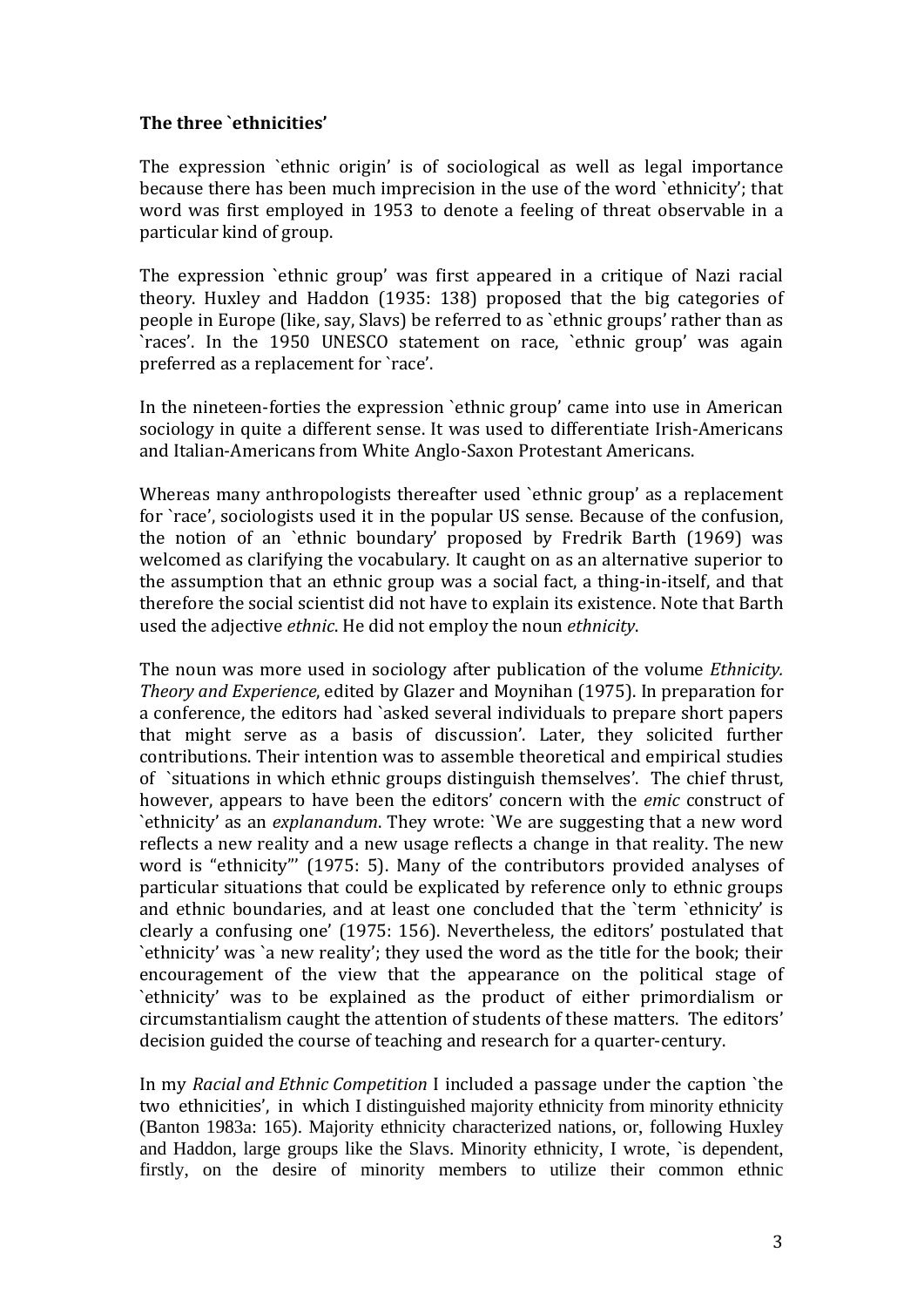characteristics, and, secondly, on the readiness of the majority society to regard ethnicity as a legitimate basis for the formation of minority groups'.

If I was to use 'ethnicity' as a noun, I should have written instead of three ethnicities; firstly, the Huxley and Haddon conception of a large category of persons distinguished by both physical and cultural characteristics; secondly, majority ethnicity as the sense of identity shared by the *staatsvolk*, the dominant component of a state; and thirdly, minority ethnicity as the sense of identity shared among other persons distinguished by either physical or cultural characteristics. Majority ethnicity includes a claim to precedence; minority ethnicity accepts minority status.

However, I now prefer to avoid use of the expression 'ethnicity' whenever possible, and to maintain instead that ethnic origin distinguishes one of the many dimensions to social relations between individuals. Two persons, A and B, may interact as man and woman, or as persons of the same gender. They can also interact as persons of the same, or different, social status, ethnic origin, citizenship, religious faith, and so on. The number of possible dimensions to their relations is great indeed. A gender relationship is differentiated from a social status relationship or an ethnic relationship by the parties' awareness of norms that define the nature of the relationship in question. The significance attached to a particular dimension varies from one society to another, and, within a particular society, according to circumstances. In the same way, the ethnic dimension for the Roma in most European countries has a different significance than that for most other minorities. Their status is very different. Roma `ethnicity' is closer to the Huxley and Haddon conception of an ethnic group.

The expression 'ethnic origin' has a further advantage that also bears upon a difference in associations with expressions like `ethnic group' and `ethnic minority'. In North American and West European usage an ethnic identification does not have the near‐permanence of what is considered a racial identification. Individuals have a choice about how strongly they wish to be identified ethnically. In Eastern Europe, where state boundaries have been redrawn (as after World War I) some people have found themselves citizens of a different state; they may have been accounted national minorities. Thus Article 27 of the International Covenant on Civil and Political Rights provides:

In those States in which ethnic, religious or linguistic minorities exist, persons belonging to such minorities shall not be denied the right, in community with other members of their group, to enjoy their own culture, to profess and practice their own religion, or to use their own language.

This use of the word `minority' is sometimes associated with a conception of a permanent identity. Ethnic origin is more fluid, an identification which individuals can often manipulate to suit their purposes.

There are limits to this. Persons in Britain of an appearance suggesting that they have Asian and African origins report that members of the ethnic majority sometimes ask them `Where are you from?' and are dissatisfied if the other person says that he or she was born in Leeds. Presumably this is because members of an ethnic majority associate a sign of distinctive ethnic origin with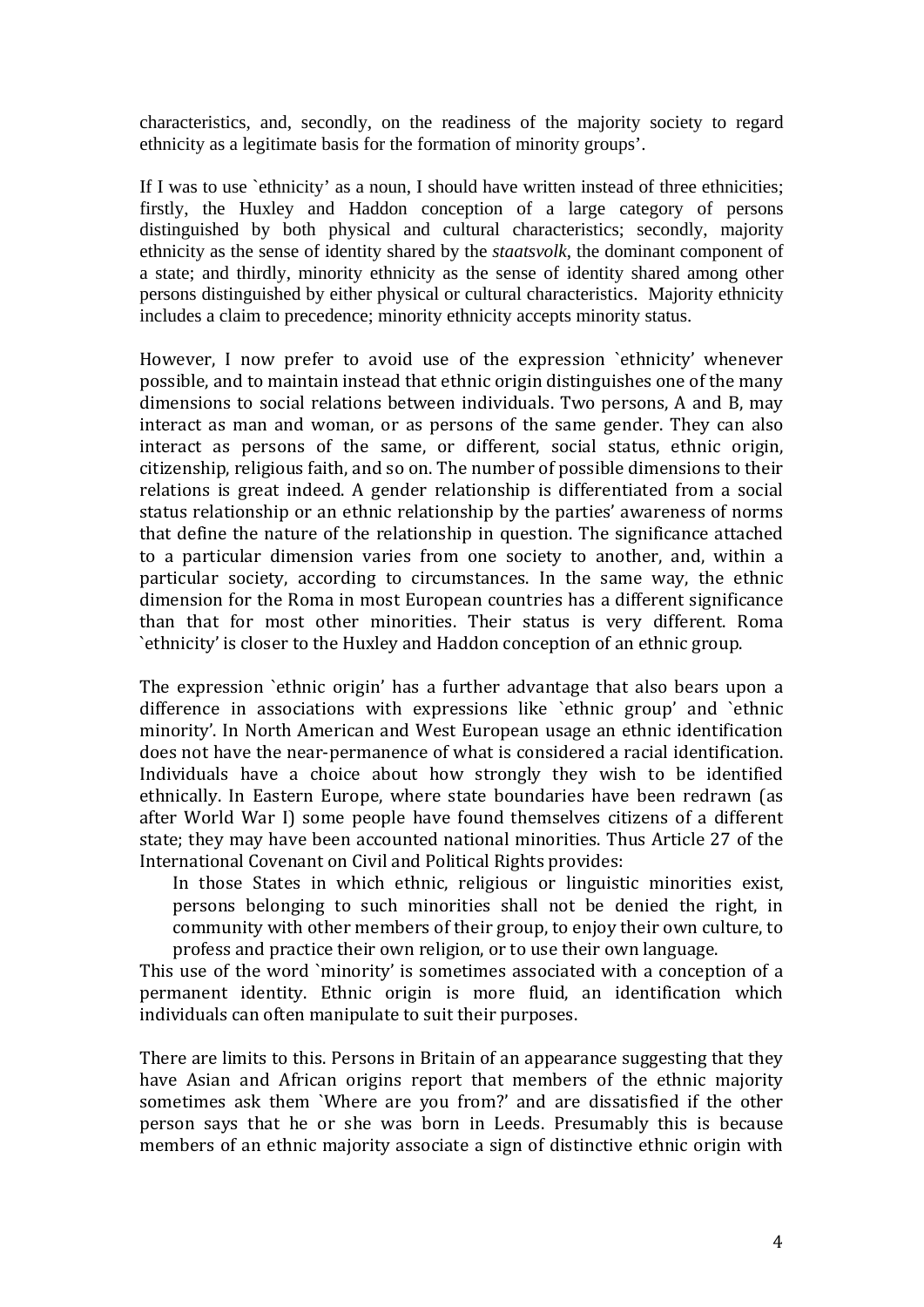social attributes connected with overseas countries, just as almost everyone has different expectations of persons categorised by gender.

## **Nomenclature**

As already suggested, majority perceptions of minorities, and the names they use to identify them, are influenced by the people's conceptions of themselves and of the country they inhabit. In line with the principle of path dependence, official policies in response to immigration are influenced by the structure of institutions constructed in past generations.

The settlement in continental European countries of the immigrants of the 1960s caused people to reflect upon their failure to foresee some of its consequences. Nowhere was this better expressed than in the often-quoted statement (in German) of a Swiss journalist: `We called for labour, but people came'.

 As they recovered from the effects of World War II, the economies of Western Europe called for labour. France, West Germany, Sweden, the United Kingdom, and other states, all admitted migrant workers, first from the `near abroad' (North Africa, East Germany, Finland and Ireland in the case of the states mentioned) and then from countries outside Europe. The imperial states (Belgium, France, Netherlands, Portugal, United Kingdom) admitted entrants from their colonies, some of whom possessed citizenship in the metropolitan country. Germany entered into contracts with Turkey for the supply of migrant workers. To start with, there was little consideration of whether the migrants would later return or become settlers. For example, after the arrival of the *Empire Windrush* from Jamaica in 1948, the British Colonial Office opened a new file `West Indian migrant workers in England'. Very many proved to be, not migrant workers, but immigrants or settlers.

It is important to note that throughout Europe these migrants entered as replacement labour. They took the jobs that ethnic majority workers did not want, the `dirty' jobs, work on the night shift, the low-paid work. There was very little economic competition with the ethnic majority workforce.

By the process of `family reunification', and by the contracting of marriages with spouses from their countries of origin, distinctive immigrant communities became established. In the nineteen-eighties the entry of refugees and asylumseekers increased. Some of those seeking asylum were economic migrants. Some had acquired professional qualifications. Others were unskilled, driven by a rate of population growth in many African and Asian countries that far exceeded their economies' demand for labour. Then European countries tightened their border controls.

Until the nineteen-eighties there was little talk of 'ethnic groups' or 'ethnic origin' in Europe, either among social scientists or in the general public. In the UK the talk was of `immigration' and of `race'; the two were closely associated. Elsewhere in Europe, it was simply `immigration'. The change in nomenclature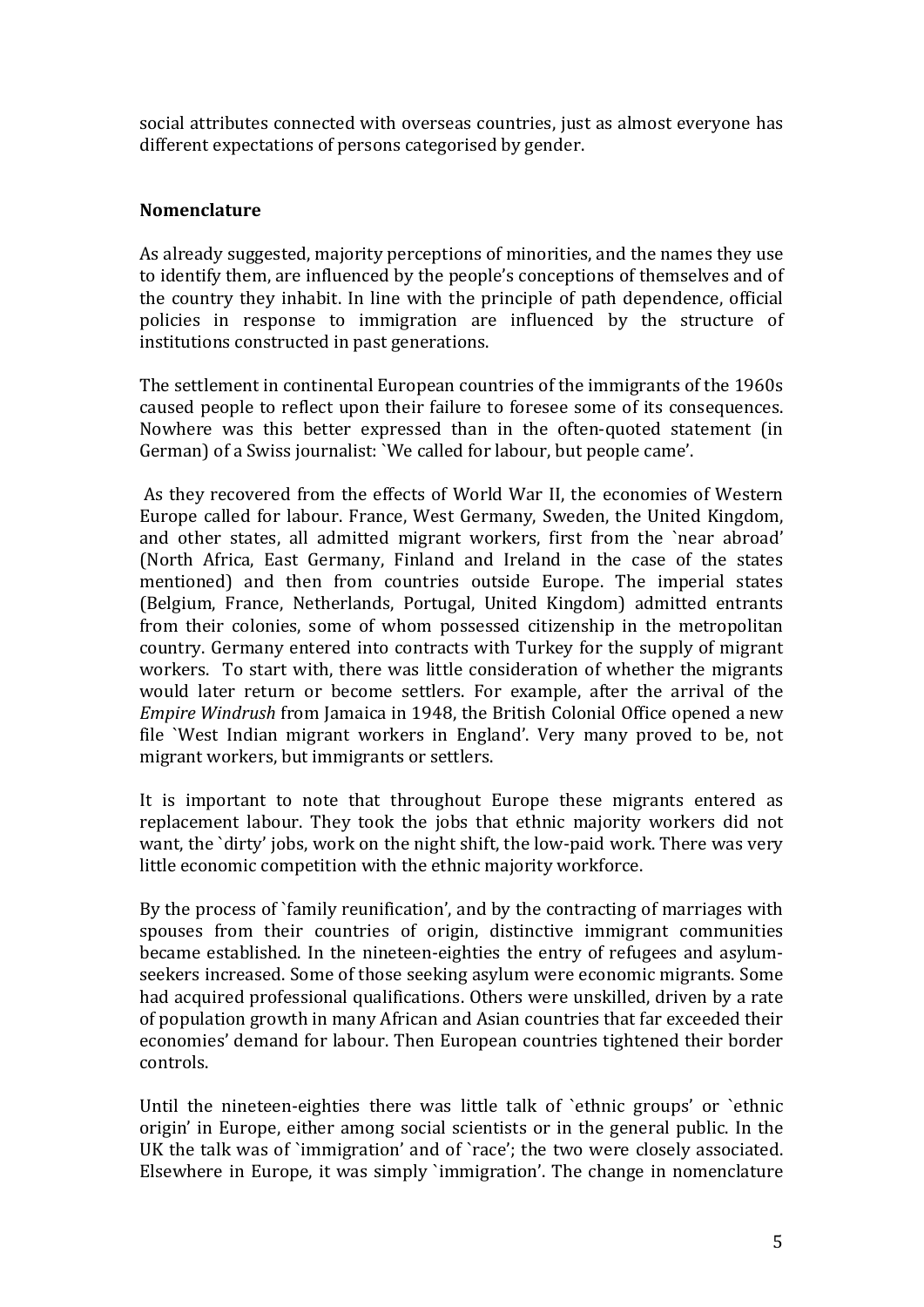may have been captured in 1983 when Stockholm University established a Centre for Immigration Research (*Invandringsforskning*), but the Centre staff maintained that in English it was better named the Centre for Research in International Migration and Ethnic Relations.

### **The colonial dimension**

A sample of members of the British public was asked in 1951, as part of a government survey, `Providing, of course, that there is plenty of work about, do you think that more coloured people should be encouraged to come and work over here?' In 1956 I repeated this question in a survey of my own, changing the wording to `Providing, of course, that there is plenty of work about, do you think that more coloured colonials should be allowed to go on coming to this country?' Polls in 1958 and in May 1961 asked whether immigration should be free or controlled. As can be seen from Table 1, public opinion changed. By 1968 support for free entry had dwindled to almost zero.

### Table 1

#### *Free Entry for Immigrant Workers from the Colonies*

|                                    |    |     | 1951 1956 1958 1961 |      |
|------------------------------------|----|-----|---------------------|------|
| Yes or yes I think so              | 38 | -37 | 21                  |      |
| Yes, providing there is work, etc. | 8  | 35  |                     |      |
| No/Immigration to be controlled    | 38 | 18  | 65.                 | - 73 |
| Other answers                      | 10 |     |                     |      |
| Don't know                         |    |     | 1 14                | 6    |

In the early fifties the majority population believed that the possession of colonies was to the nation's benefit and that colonial people generally came to Britain either to study or as visitors. Then, round about 1958, at a time when the public learned that the colonies were becoming independent, they discovered that newcomers from the West Indies and South Asia were not visitors but settlers. I was not permitted to publish the 1951 figures until the file was archived. I then commented on the change in the late fifties, concluding that `As long as the Empire was run by people of English, Welsh, Scottish and Irish ancestry, and of `white' appearance, ancestry, appearance and political power were equated: being British meant all three… One of the last consequences of Empire was the change in the composition of the British population and its internal relations… Because relations between whites and blacks are no longer relations between imperial and colonial people, the English, for the first time in a hundred years, have to ask what is to define their ethnicity.' (Banton 1983: 557)

Maybe there was a difference between countries that had colonies, like France, Belgium and the Netherlands, and visits from people who lived in them, and those countries that, like Germany after 1918, did not. The difference affected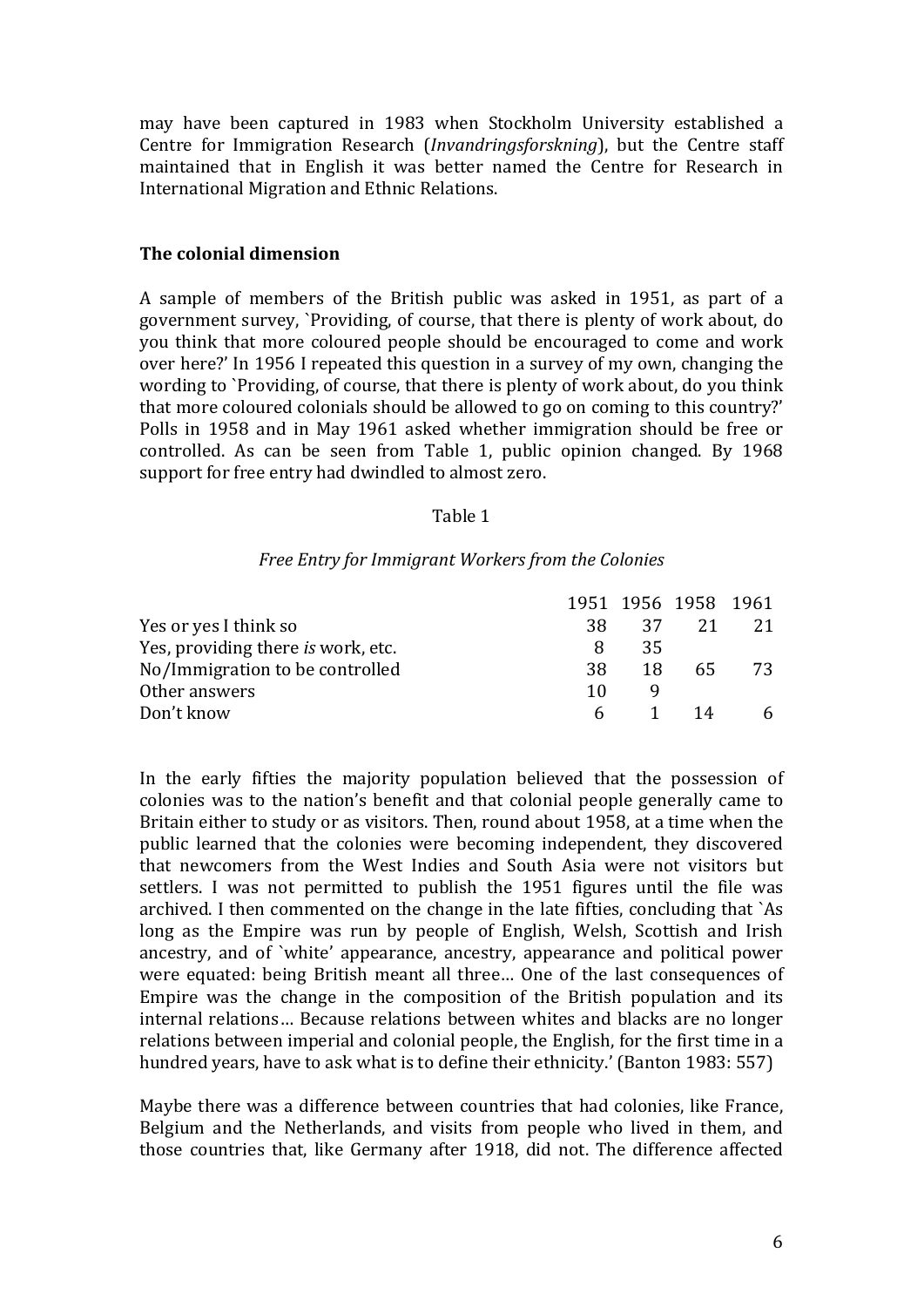the nature of immigrant settlement and the kinds of discussion about integration that followed.

# **Majority self and otheridentification**

My first passport in 1948 identified me as `British Subject by Birth'. In 1958 it was `British Subject: Citizen of the United Kingdom and Colonies'. By 1988 it had become `British Citizen', while since 1993 I have been a citizen of Europe. The switch from being a subject to being a citizen runs in parallel with other political and economic changes, including the institution of a citizenship ceremony. Anyone wanting to become a British Citizen now has to pass a test and either swear an oath or affirm `that on becoming a British citizen, I will be faithful and bear true allegiance to Her Majesty Queen Elizabeth the Second, her Heirs and Successors, according to law.'

Another change is devolution. In the UK, the public accepts the claim of the Scots to be the *staatsvolk* in Scotland, and comparable claims of the Welsh nationalists and Irish republicans. Similarly, there are many English people who believe that England is `their' country, though they are not under the same pressure to make claims on this basis as the Scots, Welsh, and Irish. The incoherent sense of `English rights' comes out when they think that their government has conceded too much to foreigners and to immigrants. I will revert to this later in connection with differences of religion, for while members of the majority might cite the maxim `when in Rome, do as the Romans', and expect the immigrants to `assimilate', no one thought they ought to change their faith. That was a private matter.

As in other countries, the established population in the UK felt that though they had in some way to identify the incomers, they did not need to identify themselves. At first they called the incomers `colonials' or `immigrants'. Then some ordinary members of the public called them 'ethnics'. There were references to 'ethnic' police officers, as if white British police officers did not have ethnic origins. In the USA this was known as `minus one ethnicity', because any list of ethnic groups was assumed to be a list of newcomers; those already in place were not included. In Britain usage started to change in the 1980s with the introduction of `ethnic monitoring', and the inclusion of a question in the 1991 census asking everyone to identify by `ethnic group' (Banton 2001). As a result, there are figures such as those from the 2001 census:

|        | %White.        | %Mixed | %Asian           | %Black           | %Chinese |  |
|--------|----------------|--------|------------------|------------------|----------|--|
|        | <b>British</b> |        | or Asian British | or Black British |          |  |
| London | 59.5           | 3.5    | 13.1             | 10.1             | 1.8      |  |
| Leeds  | 82.6           | 2.0    | 69               | 2.5              | 0. Z     |  |

In the early 1970s I took part in a number of training courses for police officers. They were insistent that they did not need to be taught `community relations'. The immigrants had to learn and observe British law. Only after police conduct in connection with the `race riots' of 1972 was called into question, and detectives had difficulty investigating crimes (including murder) within minority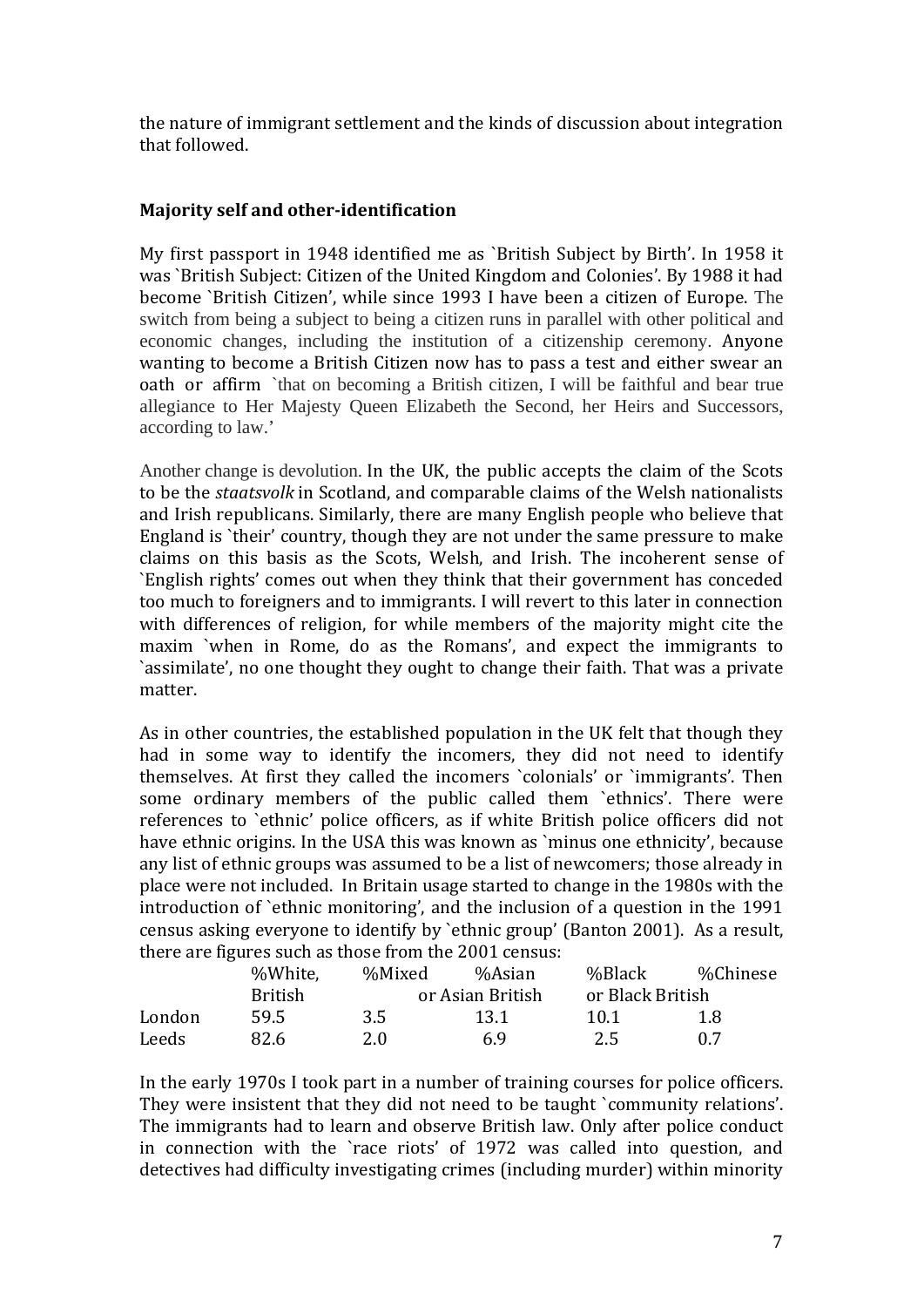communities, did police attitudes alter. The 1972 London riots, the *fatwah* on Salman Rushdie in 1989, and the 2001 riots in Northern cities, inspired the current policy for the promotion of community cohesion. While wishing to minimize further immigration, public opinion accepts the need for such a policy.

Over the last half-century opinion polls have recorded a decline in the social distance members of the majority express towards members of the minorities. The degree of distance expressed varies with the degree of cultural distance and it is reflected in the significant increase in the number of children recorded as having more than one ethnic or national origin. They are sometimes referred to as `mixed race', though this is not a suitable name. I have argued (Banton 2011: 191) that `In contemporary European societies differences in skin colour are more often used to create a *colour scale* (in which individuals are ranked by socio‐economic status with complexion as one of the constituent elements that is taken into account). Any indication that a person is of distinctive ethnic origin may similarly be used, along with other characteristics, to assess a person's status or suitability for some role.'

### **Minority self and otheridentification**

In the same article I recalled the disappointment of the first generation West Indian immigrants that the `mother country' proved so unwelcoming. In the late 1960s, responding to the civil rights movement in the USA, both the parental generation and their children defined themselves as Black. They maintained that practices of racial discrimination had to be addressed as a major challenge to the political order, and therefore stressed race as a political dimension. When, in the seventies, an educational philosophy of multiculturalism was advanced as an alternative to one of anti‐racism, reference to ethnic difference became politically suspect in their eyes.

Many immigrants from the Indian subcontinent were already familiar with much of British culture, but there were variations. It was said that to most of the immigrants from Pakistan, Britain `was a foreign land whose language, customs and religion, and way of life were totally alien to them. Their loyalties were to their own new nation, to their region, to their village, and above all to their kin. They came to England asking nothing of their hosts except to settle for a little while, work, and earn for their families at home…' (Rose *et al* 1969: 440).

Afro‐Caribbeans (or African‐Caribbeans as some prefer to call themselves) took a leading role in the 1970s in trying to create a maximal constituency that would mobilise all non‐whites as Blacks. This movement had very little success. South Asian settlers overwhelmingly self-identified as Hindus, Muslims and Sikhs; these categories often divided internally along lines of caste. Much energy went into competitive temple and mosque–building. Minority members compare themselves with other minorities as well as with the majority.

In some minorities, particularly in the first generation, migrants send cash remittances to their kinsfolk in their communities of origin, but I know of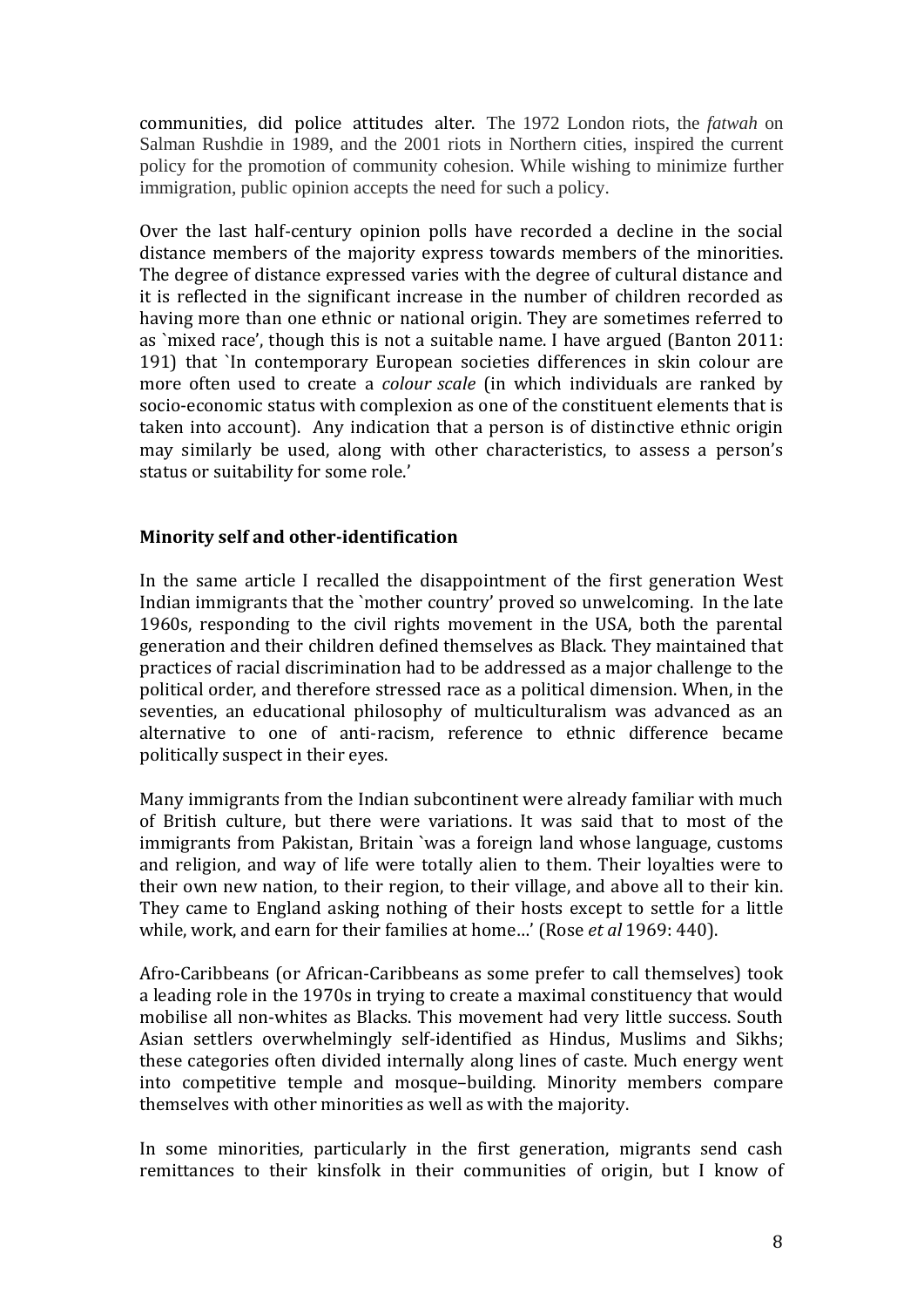nothing in Britain to compare with the situation of Moroccans in France, Netherlands, Belgium, Germany, Spain and Italy. The government of Morocco established special institutions that at one time succeeded in encouraging migrants to remit between 80 and 90 per cent of their earnings for investment in the development of their homeland economy (Collyer, et al. 2009:1557). Presumably the self‐identification of Moroccan workers in Europe was national rather than ethnic.

One setting in which national self and other‐identification comes to the fore in Britain, as in other European countries, is in sport. A substantial number of British Asians support teams from their country of ancestry particularly when they are playing cricket against England. This forges a symbolic link with the subcontinent and provides an opportunity for them to distance themselves from those elements of Englishness with which they feel uncomfortable. In football it is otherwise. The England team ranks high in international football; the Indian, Pakistani and Sri Lankan teams do not. So young aspirant South Asian footballers in England are more likely to dream of a place in the England team than in an Asian one (Burdsey 2006: 17, 20‐21).

This is more instructive than the notion of `symbolic ethnicity' seen as a stage in the acculturation of immigrants, with its implication of eventual cultural uniformity (Gans 1994). In the cricket example, nothing is learned from any attempt to distinguish identification on the basis of ethnic origin from identification on the basis of national origin. In the cases discussed by Gans, nothing is learned from any attempt to distinguish identification on the basis of ethnic origin from identification on the basis of religion. The critical question is whether the readiness of South Asians to identify with a team from the country of origin predicts how they will identify in other circumstances. The comparison with football suggests that it will have low predictive value.

## **Religious identification**

As of August 2011, it is reported that the legislatures in France, Belgium and Italy have adopted, or begun a process of adopting, laws designed to restrict the use, by Muslim women, of the full‐face veil or *niqab*. The Netherlands, has, I understand, introduced restrictions, while there have been court cases in Germany and the UK in which it has been decided that a woman wearing such a veil cannot fulfil her duties as a school teacher. In Switzerland there has been a referendum in which a majority voted for the withholding of planning permission for minarets as part of mosque buildings. It is far from certain that these restrictions are in accordance with the international legal obligations of European states.

I do not wish to discuss in this memorandum the rights and wrongs of such developments, but only to contend that they draw attention to the sociological dimension to majority emotions. It is important to consider this dimension because when, in the recent past, members of the majority public have complained about changes associated with immigration, their concerns have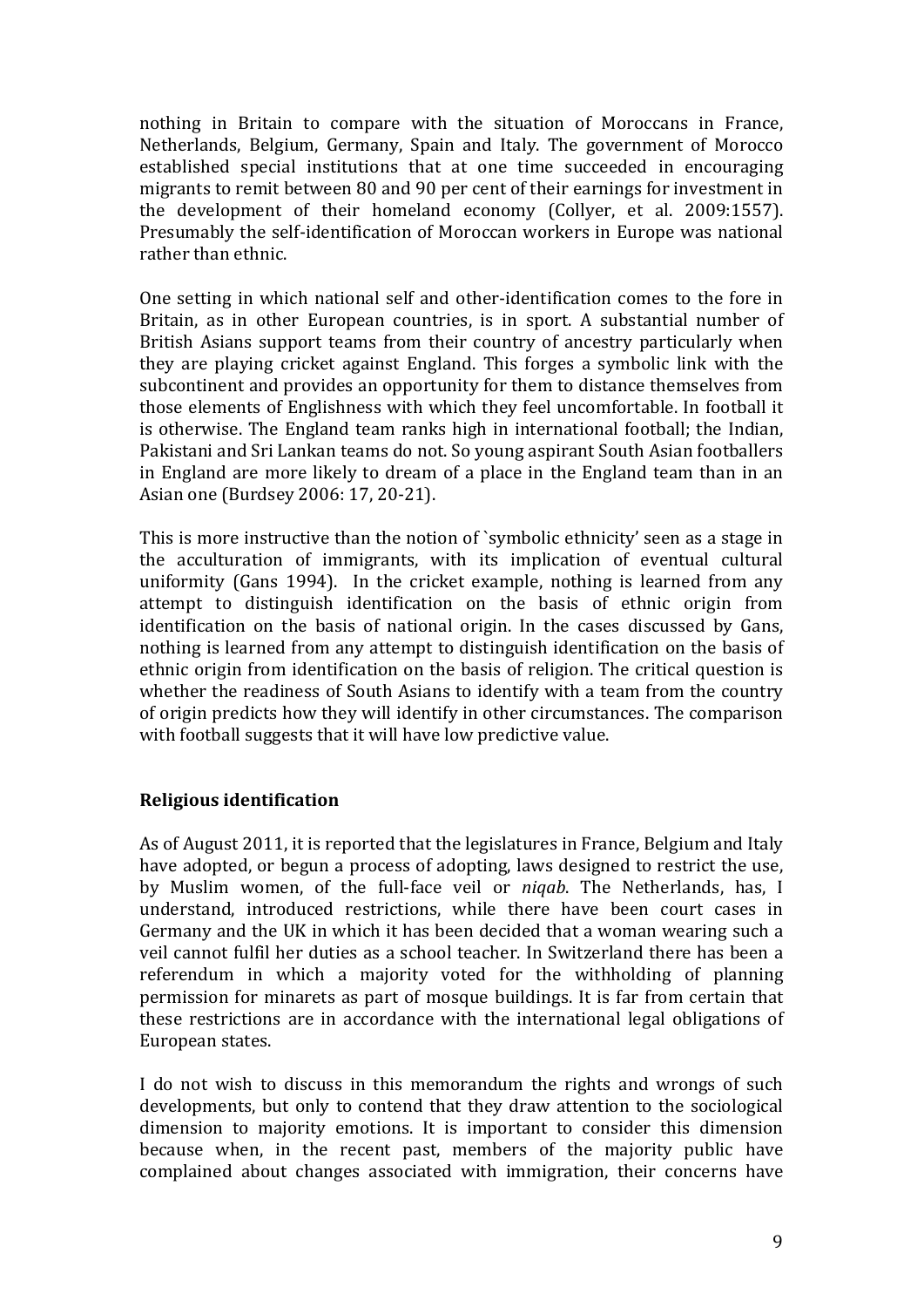been dismissed as evidence of a failure to keep up with the times, as 'white backlash culture', or even as  $bigot{\ y}^{1,2}$ . Throughout Europe, the democratic deficit has not been addressed. In Britain, the ECHR has been the object of ill‐ informed criticism. If pressed, sociologists would surely agree that the complexities of majority sentiment are not captured by the Eurobarometer or by similar polls. Despite the case for more imaginative analysis of popular sentiment, the terrain has been seen as a political minefield and social researchers have taken fright<sup>3</sup>. Since members of minorities also have preferences for association with co-ethnics, and also have at times to choose between an ethnic norm and a civic norm, this ought not to be too sensitive an issue.

I have contended that in all societies humans grow up to regard the customs followed by their kin and neighbours as the proper way to behave. Many of those customs are associated with particular social classes and there is variation from one individual to another, but the relevant consideration is that the familiar is generally treated as in some degree normative. If they grow up in a milieu in which everyone is of the same colour and speaks the same language, many will regard that colour and that language also as normative. Individuals will vary in their preferences for cultural uniformity, but some will experience a sense of loss when persons speaking other languages, wearing different costumes, and introducing what are seen as foreign institutions appear in their neighbourhoods in significant number. This may be a factor in the opposition to the full‐face veil.

Not all moral obligations can be translated into legal obligations. In England, no one is under a general legal obligation to help the police, though many people feel that they are under a duty to help them. After the prosecution in 1979 (and subsequent conviction) of the editor of *Gay News* for blasphemous libel, and the *fatwah* on Salman Rushdie, there was much discussion of the principles involved. Similar issues surfaced in the controversy in 2005‐2006 over the Danish publication of cartoons featuring the Prophet Mohammed. Did not everyone have a moral duty to avoid hurting the feelings of their fellow‐citizens? Maybe, but there is no way in which such a duty can be given legal effect in the Anglo-American legal order (in France, it is different). Blasphemy has not been a criminal offence in the England since 2008, but very many people believe they should avoid saying or doing things that others might consider blasphemous.

Those who approach these issues from the standpoint of individual rights very properly stress the demands of ECHR Article 9 stating that `Everyone has the right to freedom of thought, conscience and religion; this right includes freedom… to manifest his religion or belief in worship, teaching, practice and observance'. This freedom is subject to limitations necessary `for the protection of the rights and freedoms of others'. If there is to be any discussion of how such rights are best balanced against the ethnic majority sentiment that incomers are under a duty to show respect for what they prize as their way of life, sociologists have a contribution to make. Variations in majority sentiment may help explain majority self and other-identification and, thereby, majority-minority relations.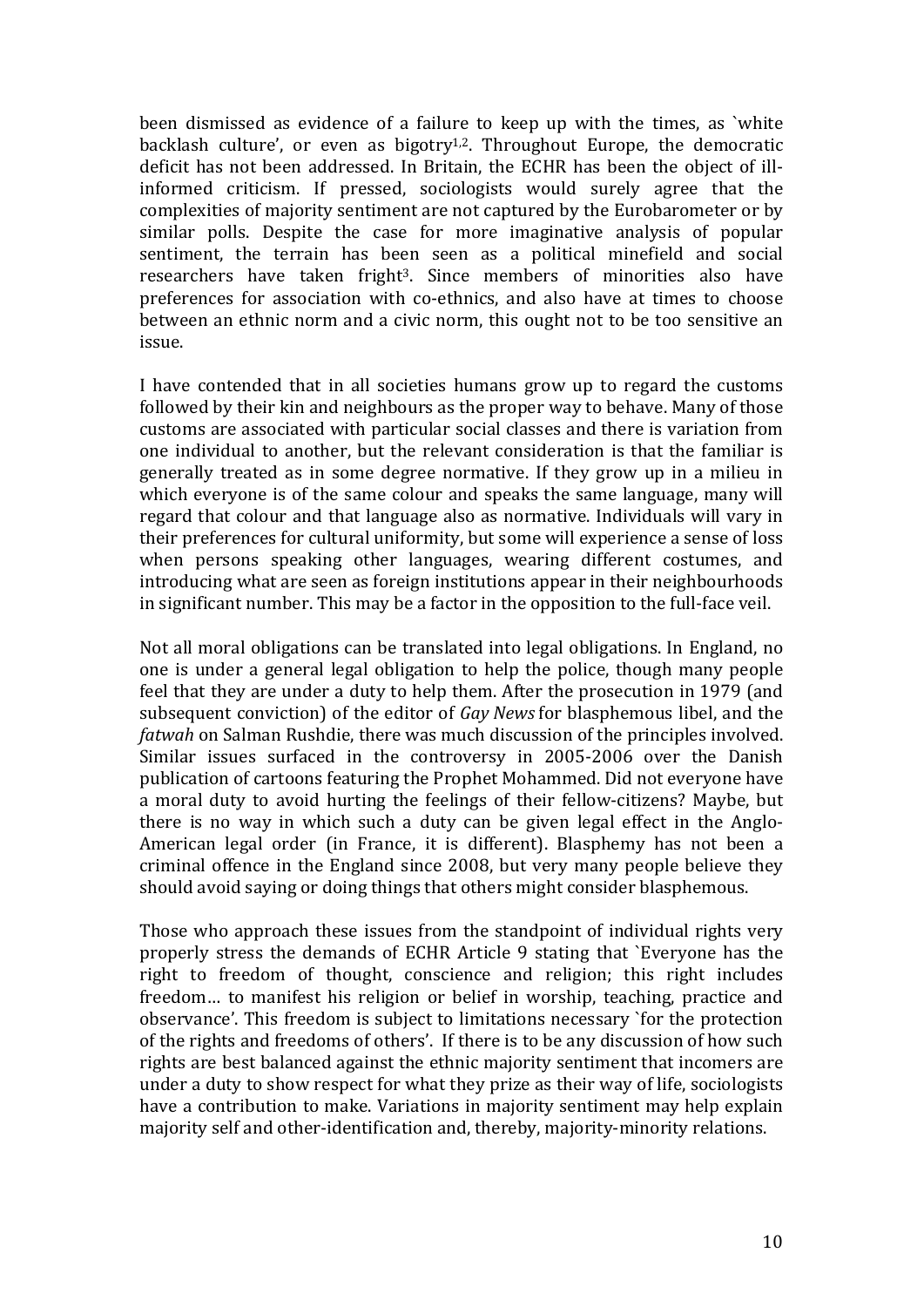# **A provisional conclusion**

Though the countries of Europe vary in their historical experience of immigration there are continuities<sup>4</sup>. All nations have both an ethnic and a civic dimension. Because the relatively late establishment of a German state united previously existing polities that already shared a common culture and language, the ethnic dimension became strong in German self‐conceptions and perceptions of others. *Staatsvolk* is, after all, a German expression. A person is a German if he or she was born in territory that was part of Germany in 1913.

Because of its commitment to republican doctrine, France is the quintessential civic state. Any notion of a *staatsvolk* would be a constitutional outrage and ethnic origin cannot be a legitimate basis for differentiation. It was for this reason that in 1980 the government notified the UN Secretary‐General that article 27 of the International Covenant of Civil and Political Rights (with its reference to 'ethnic, religious or linguistic minorities') is not applicable so far as the Republic is concerned'. Yet Le Pen's *Front Nationale* gathers votes because it appeals to those who are seen as *français de souche.* An unrecognised *staatsvolk*  hides in the shadow of the constitution.

There are two new elements. One is the growth of Europe-wide legislation designed to harmonise state practices<sup>5</sup>. The other is the welfare state. The findings discussed by Koopmans and Hansen, and summarised in the opening paragraphs of this memorandum, offer a basis for a provisional conclusion. Majority attitudes are strongly influenced by the welfare institutions established in European states before the era of immigration. Members of the *staatsvolk* see these institutions as their patrimony. This factor may be particularly strong in Denmark, though that is not one of the states analysed by Koopmans.

The welfare states provide services for refugees while their applications for asylum are considered, but, to be consistent with their institutional structure, they cannot normally allow them to take up employment before their status has been decided. This has unintended consequences.

Within their own community life, the members of neither majorities nor minorities see their fellows as co-ethnics. The ethnic vocabulary comes into use chiefly when minority members have to negotiate with members of the majority, especially when this relates to policies intended to promote equality irrespective of ethnic origin. What distinguishes the social circumstances in which people employ ethnic categorisation is a prime topic for future research.

### **Notes**

1. A significant episode in the British general election of 2010 occurred in Rochdale. The Prime Minister, Gordon Brown, was introduced to a life‐long Labour supporter who voiced some complaints, including `You can't say anything about these immigrants. All these eastern Europeans what are coming in – where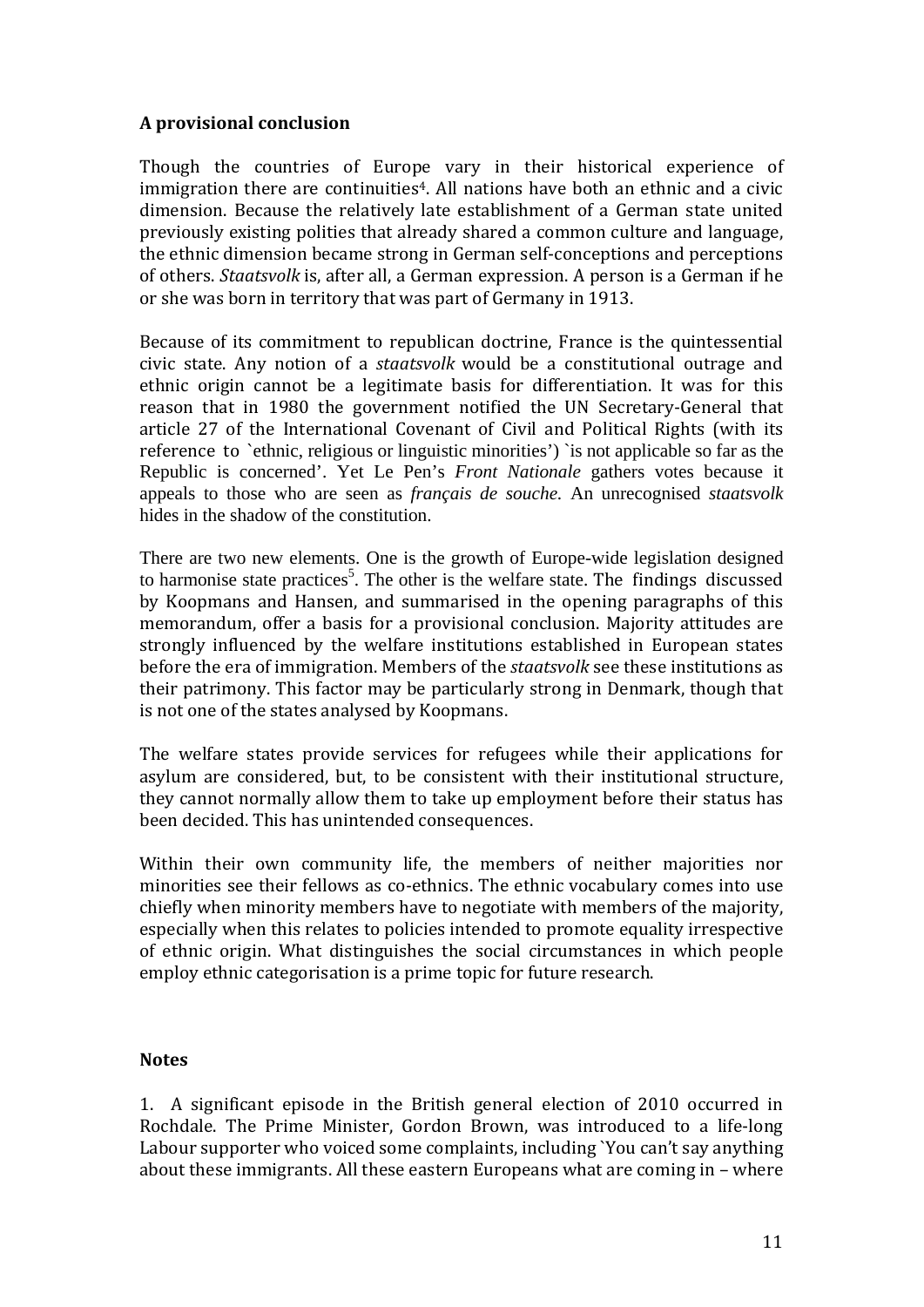are flocking from?' After he had returned to his car, Brown complained `You should never have put me with that woman… She was just a sort of bigoted woman'. He still had a microphone attached to his lapel and the recording company released the audio to the press. There was a media frenzy that seriously damaged the Labour cause (Rawnsley 2010: 730‐732).

2. Majority sentiment varies from one locality to another. The borough of Tower Hamlets in the East End of London is distinctive for its twentieth‐century tradition of community sentiment among whites and Jewish settlers, reinforced by the experience of wartime bombing. A survey of popular feelings there, carried out in the mid-1990s, reported that `One of the more revealing and human features of the findings lay in the complexity of people's feelings. Most white subjects, including some of the most explicitly hostile to Bangladeshis, admitted that while they resented the immigrants and what they felt their presence was doing to the area, they somehow managed to get on with them, or even to like them'… `By far the largest number of complaints arose in connection with Bangladeshi claims on the welfare state... there was also a widespread feeling that it was the system itself, rather than the players, that was mainly at fault... The evolution of the welfare state had turned it from a mutual-aid society writ large, as it seemed at first, into a complex, centralised and bureaucratic system run by middle-class do-gooders who gave generously to those who put nothing into the pot while making ordinary working people who *did* contribute feel like recipients of charity when drawing their own entitlements'… `conventional attempts to promote racial harmony by attacking `racism' may not be helping. For such efforts often involve a misrepresentation of what it is that working‐class respondents are trying to say. When they try to express what they feel they are made to appear bitter, xenophobic, and out of touch with mainstream national opinion' (Dench, Gavron & Young 2006: 172, 177, 181, 208, 216‐217).

3. Research could be undertaken into the preferences that persons, of both majority and minority origin, express for cultural uniformity relative to other things they consider important (for an example of such a study, see Banton 2000). If sets of persons expressing distinctive preferences are found, the next step would be to see if the variance is explicable in terms of religion, age, socio‐ economic status, etc., or if there is a separate ethnic variable.

4. In the 2003 European Social Survey subjects were asked: `Please tell me how important you think each of these things should be in deciding whether someone born, brought up and living outside [country] should be able to come and live here. 1. be white. 2. come from a Christian background; 3. speak [one of] the official language[s] of the [country]; 4. be committed to the way of life in [country]; 5. have good educational qualifications; 6. have good work skills that [country] needs.' An analysis separated three categories of country. A: Countries drawing stronger than average racial and religious boundaries – Spain, Portugal, Italy, Finland. Poland, Czech Republic, & Ireland. B: Countries drawing stronger than average linguistic and cultural boundaries – Britain, France, Germany, Netherlands, Luxembourg & Slovenia. C: Countries drawing weaker boundaries – Switzerland, Norway, Denmark & Sweden. While there were many variables to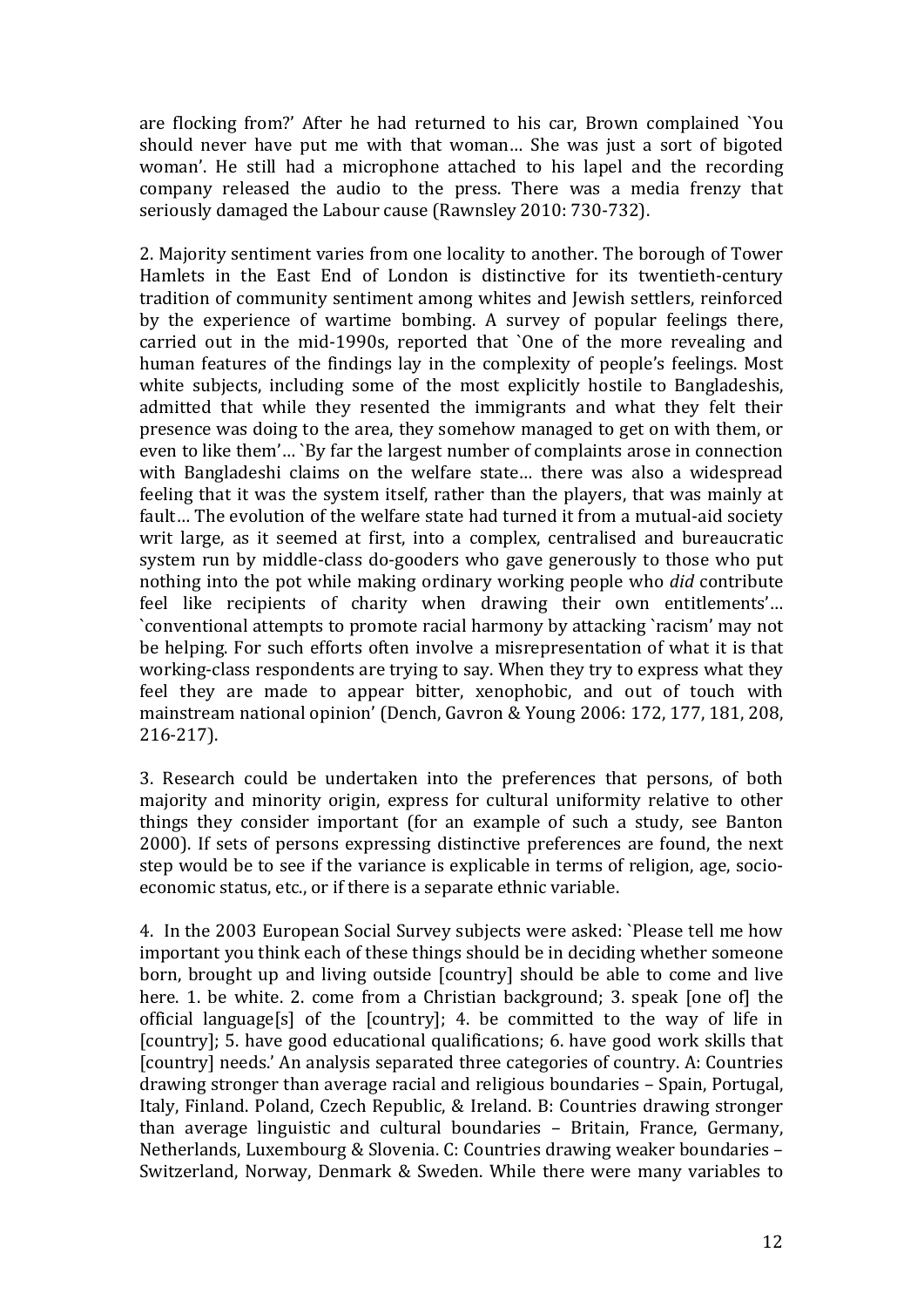be considered, the author of the study (Bail 2008) concluded that the population in countries of category A drew these boundaries primarily because they had been countries of emigration and were now coming to terms with mass immigration. Those in category B had been getting used to immigrants over a longer time period. Those in category C were `accommodating isolationists'.

5. EC Directive 2003/9/EC of 27 January 2003 allows asylum seekers to apply for permission to work if they have not received an initial decision on their asylum claim after 12 months.

## **References**

Banton, Michael 1983a *Ethnic and Racial Competition*, Cambridge: Cambridge University Press.

‐ 1983b `The Influence of Colonial Status upon Black‐White relations in England, 1948‐58', *Sociology*, 17(4): 546‐559.

‐ 2000 `Ethnic Conflict', *Sociology*, 34(3): 481‐498.

‐ 2001 `Ethnic monitoring in international law: the work of CERD' pp. 62‐85 in Andrea Krizsan, editor, *Ethnic Monitoring and Data Protection. The European Context*. Budapest: Central European University Press.

‐ 2011 `A Theory of Social Categories' *Sociology* 45(2): 187‐201.

Barth, Fredrik, ed. 1969 *Ethnic Groups and Boundaries*. Oslo : Universitets Forlaget.

Bail, Christopher A. 2008 `The Configuration of Symbolic Boundaries against Immigrants in Europe', *American Sociological Review*, 73(1): 37‐59.

Burdsey, Daniel 2006 ``If I ever play football, Dad, Can I play for England or India?' British Asians, Sport and Diasporic National Identities', *Sociology,* 40(1): 11‐28.

Collyer, Michael, Myriam Cherti, Thomas Lacroix & Anja van Heelsum, 2009 `Migration and Development: the Euro‐Moroccan Experience' *Journal of Ethnic and Migration Studies*, 35(10): 1555‐1570.

Dench, Geoff, Kate Gavron & Michael Young, 2006 *The New East End. Kinship, Race and Conflict.* London: Profile Books.

Gans, Herbert J. 1994 `Symbolic ethnicity and symbolic religiosity: towards a comparison of ethnic and religious acculturation', *Ethnic and Racial Studies*, 17(4): 577‐592.

Glazer, Nathan & Daniel Patrick Moynihan 1975 *Ethnicity: Theory and Experience*. Cambridge MA: Harvard University Press.